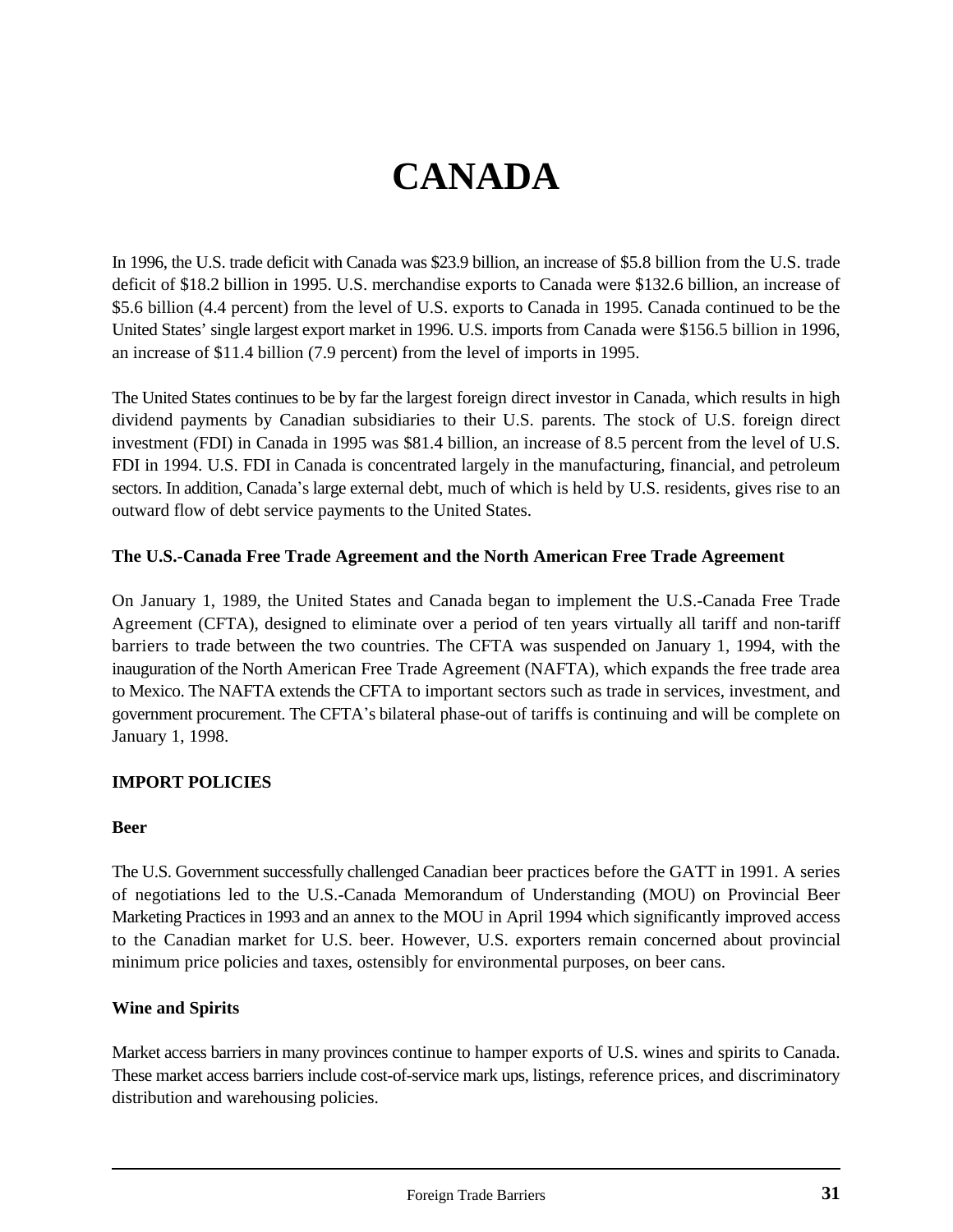On May 28, 1996, Industry Canada issued amendments to the regulations on consumer packaging and labeling that retained the existing standard container sizes for wine. Industry Canada is currently revisiting the issue and hopes to conclude its review by mid-1997. Elimination of standard container sizes in Canada would allow U.S. exporters to ship wine in containers that are common in the United States but are not currently permitted in Canada. The United States will continue to pursue removal of these barriers in appropriate fora.

# **Supply Managed Products and Barley**

As part of its implementation of the World Trade Organization (WTO) Agreements, Canada replaced its import quotas on certain supply managed commodities (dairy, poultry, and eggs) with tariff rate quotas (TRQs). Under the TRQ system, small amounts of imports can enter at low rates of duty, but imports above those limits are subject to prohibitively high duties ranging up to 350 percent. Canada also imposed tariffs on U.S. barley and barley products as well as additional dairy products beginning August 1, 1995. Barley imports from the United States were previously subject to import licensing requirements. Although a panel established under NAFTA Chapter 20 dispute settlement procedures upheld Canada's use of these various tariffs in December 1996, the United States will continue to pursue improved access to the Canadian market for U.S. dairy, eggs, poultry, and barley products. In addition, the United States will continue to review Canada's dairy industry support programs to determine whether they are consistent with Canada's NAFTA obligations and Canada's obligations in the WTO to limit subsidies. The United States and other countries have expressed concern with these programs at the WTO.

# **Horticultural Import Restrictions**

Canadian regulations on fresh fruit and vegetable imports prohibit consignment sales of fresh fruits and vegetables without a prearranged buyer. Other restrictions prohibit bulk produce imports without a special ministerial waiver of Canadian packaging regulations.

# **Restrictions on U.S. Publications**

In 1996, USTR initiated a Section 301 investigation and requested consultations with the Government of Canada to address certain discriminatory practices used by the Government of Canada to unfairly protect Canada\*s domestic magazine industry. Subsequently, USTR used WTO dispute settlement procedures to challenge these discriminatory practices. Specifically, USTR requested that a WTO panel be formed to consider Canadian measures prohibiting or restricting the importation into Canada of certain periodicals; tax treatment of so-called "split-run" periodicals; and the application of favorable postage rates to certain Canadian periodicals.

Canada prohibits imports of "split-run" editions of magazines (regional editions that include advertising and some content aimed at the regional audience). Magazines are also prohibited from entering Canada if more than five percent of total advertising space contains ads that give Canadian sources of availability or specific conditions relating to the sale or provision of any goods or service in Canada. Moreover, since 1979, Canada Post Corporation (CPC) has applied higher postal rates to foreign publications mailed in Canada than to Canadian publications.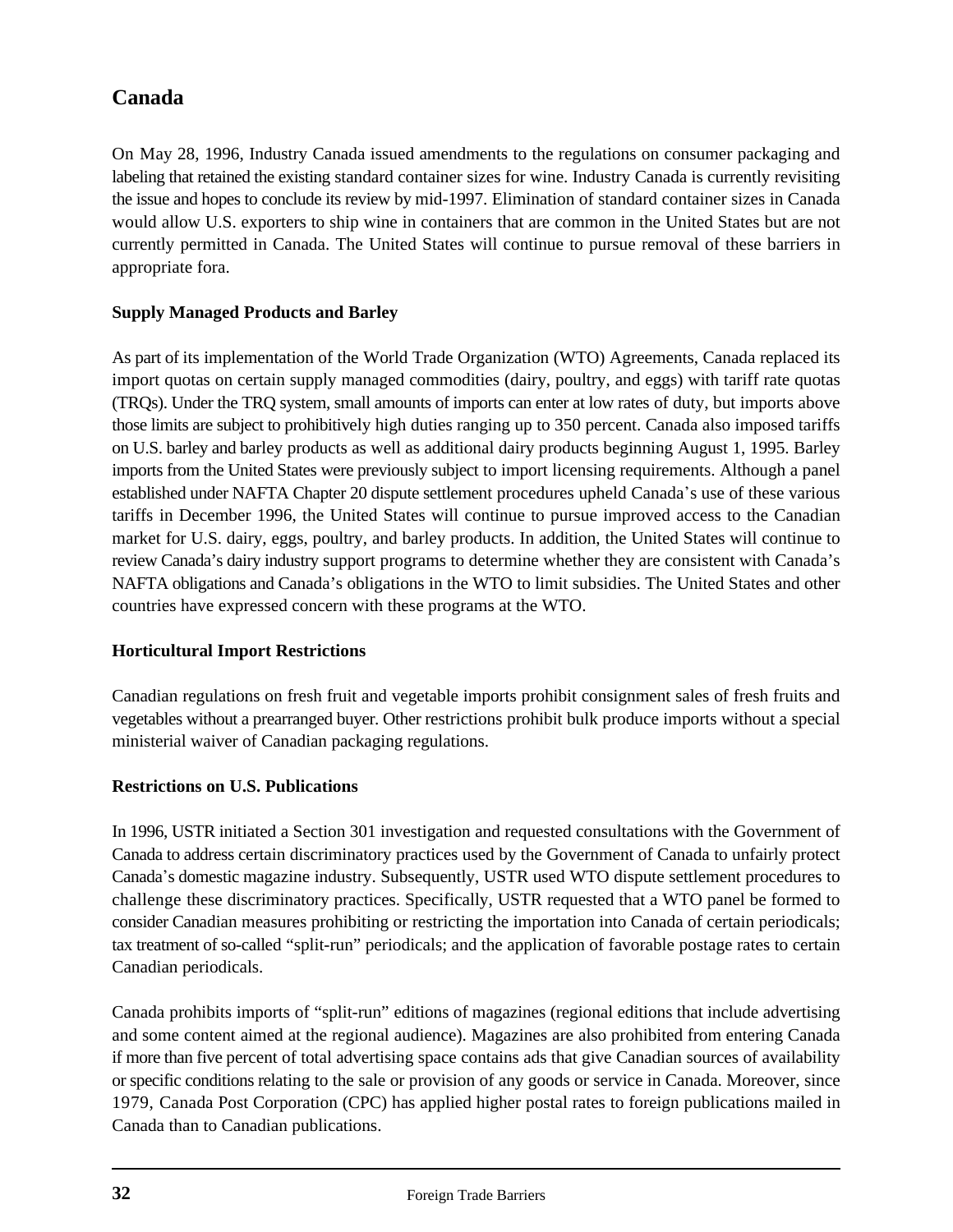During 1994, in response to the launch of a Canadian edition of "Sports Illustrated," which was electronically transmitted to and printed in Canada, the Canadian Government "clarified" its investment policies on split-run magazines, defining new magazine titles as "investments" subject to review under the Investment Canada Act. Moreover, in 1995, the Canadian Government enacted an excise tax on split-run magazine editions such as "Sports Illustrated" on a per-issue basis at a rate of 80 percent of the amount charged for all advertising appearing in that issue.

The WTO panel's report, entitled *Canada --Certain Measures Concerning Periodicals,* was circulated to WTO Members on March 14, 1997. The Panel's findings support the United States on nearly all claims. The panel recommended that Canada bring its practices into conformity with GATT 1994. Either Party may appeal the panel's decision to the WTO Appellate Body.

# **GOVERNMENT PROCUREMENT**

NAFTA and the CFTA significantly increased the value of the Canadian procurement market open to U.S. suppliers. Goods contracts valued at more than \$25,000 (the WTO procurement threshold) are open to U.S. suppliers on a non-discriminatory basis. NAFTA also opens up services contracts and goods and services contracts by the Canadian federal government valued at more than \$50,000 (\$250,000 for covered government-owned enterprises, or "Crown corporations") and federal government construction services contracts valued at more than \$6.5 million (\$8 million for covered Crown corporations). In addition, NAFTA extends coverage to a number of federal entities and some government-owned enterprises (Crown corporations) not covered by the CFTA. NAFTA also builds on the CFTA's effective bid-challenge system and greater transparency.

However, federal and provincial "buy national" or "buy local" policies are still applied to some of Canada's government procurement. For instance, the Canadian Government sources its printing solely from Canadian establishments. Where GATT Government Procurement Code or NAFTA requirements do not apply, some Canadian government entities favor Canadian-based firms. Bids are solicited from vendors on source lists which favor Canadian over foreign-based firms. Generally, if there is sufficient competition from Canadianbased sources, foreign-based firms are not invited to bid.

Sole-source procurements are also used to favor Canadian firms. Canada's industrial benefits policy is also administered through a "procurement review mechanism," which may require a supplier to invest, purchase, and/or hire in Canada as a condition of receiving a large contract.

# **LACK OF INTELLECTUAL PROPERTY PROTECTION**

In 1996, the Canadian Government introduced new copyright legislation which would establish a public performance right for record producers and performers and a levy on the sale of blank audio tapes. The revenues collected from these programs are intended to compensate performers and producers for the performance and unauthorized home-taping of their works in Canada. The United States is extremely concerned that U.S. performers and producers may be denied national treatment under the proposed legislation. USTR is consulting with U.S. industry on next steps should the legislation become law.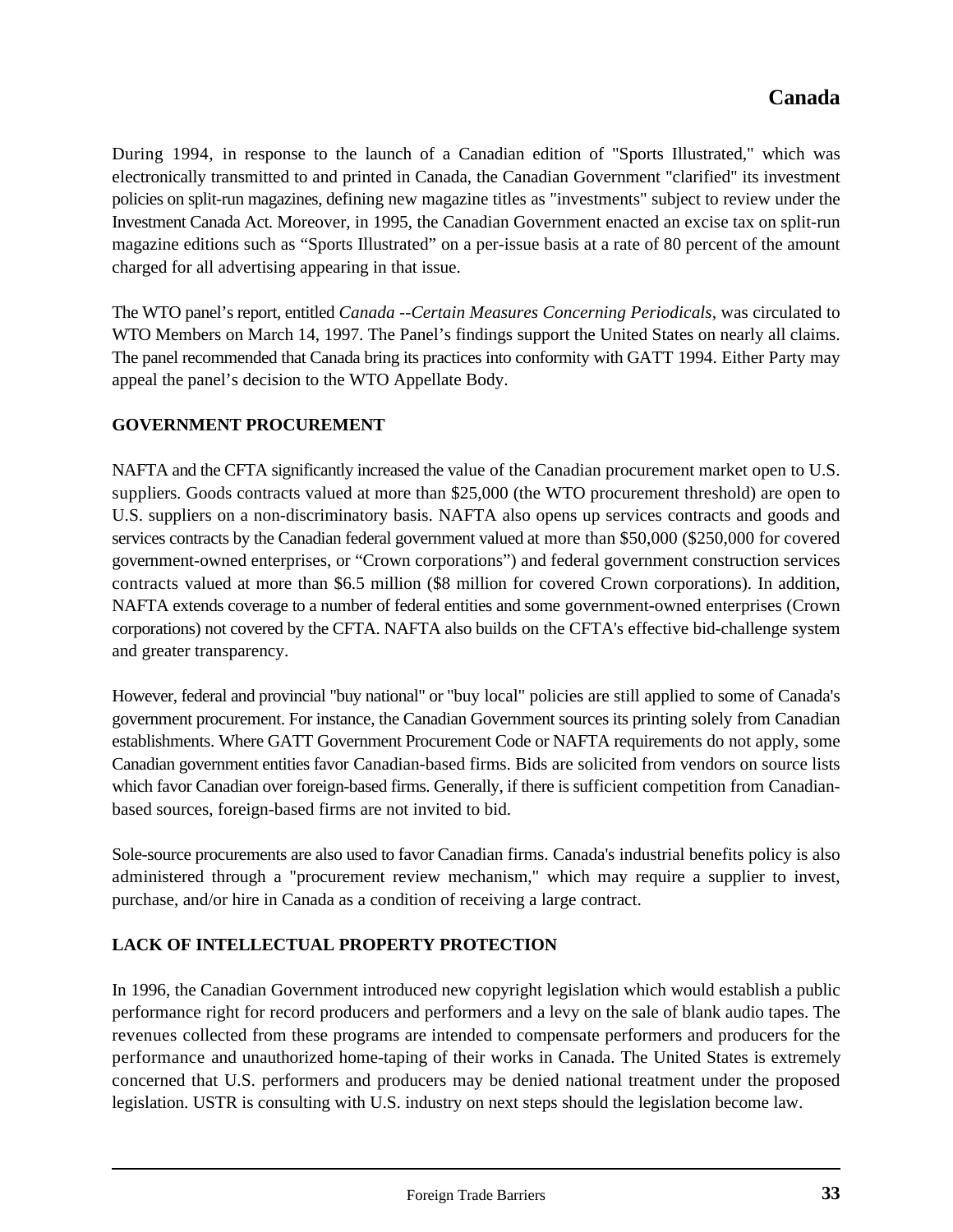# **SERVICES BARRIERS**

# **Broadcasting Act**

The Broadcasting Act sets out the broadcasting policy for Canada, which lists among its objectives, "to safeguard, enrich and strengthen the cultural, political, social and economic fabric of Canada." The federal broadcasting regulator, the Canadian Radio-Television and Telecommunications Commission (CRTC), is charged with implementing this policy. Under current CRTC policy, in cases where a Canadian service is licensed in a format competitive with that of an authorized non-Canadian service, the Commission can drop the non-Canadian service, if the new Canadian applicant requests it to do so. This policy has already led to one "de-listing" and deterred potential new entrants from attempting to enter the Canadian market.

# **Direct-to-Home Satellite Broadcasting**

In August 1994, the CRTC issued an order that discriminated against U.S.-associated providers of directto-home (DTH) satellite broadcasting services seeking to offer such service to Canadian consumers. The CRTC order exempted Canadian DTH providers from licensing requirements, but subjected U.S. associated DTH providers to lengthy licensing procedures which effectively would have precluded entry into the Canadian market even where U.S. associated providers complied with existing CRTC ownership and content requirements.

In July 1995, the Canadian federal cabinet overturned the CRTC\*s DTH policy and ordered that all services be licensed under the same rules. On December 20, 1995, the CRTC issued two national DTH satellite TV licenses, one of which went to U.S.-associated Power DirecTV. However, Power DirecTV has since abandoned its plans to launch a Canadian service because of technological issues, some of which were associated with CRTC regulations.

Simultaneously with the licensing of the two DTH systems, a number of DTH pay-per-view (PPV) services were also licensed. The DTH licenses specify that the only PPV services the two DTH licensees may offer are those services licensed by the CRTC. The PPV licenses are further conditioned in two significant respects.

First, it is a condition of license that feature film rights must be acquired from Canadian distributors except where the film is offered by a foreign distributor who owns worldwide rights or who has provided not less than half of the cost of producing the film. The U.S. Government and the U.S. industry are concerned that this condition of license, in effect, gives Canadian companies monopoly distribution rights with respect to certain films. U.S. industry sources report that it is common practice for film distribution rights to be purchased by different companies for different parts of the world. Under this condition, only Canadian distributors will be allowed to license these films to the Canadian PPV services.

Second, it is a condition of license that 100 percent of revenues earned from the exhibition of Canadian feature films be paid to the producer/distributor. However, revenues earned from the exhibition of all non-Canadian feature films offered on English language services must be split, on a title by title basis, one-third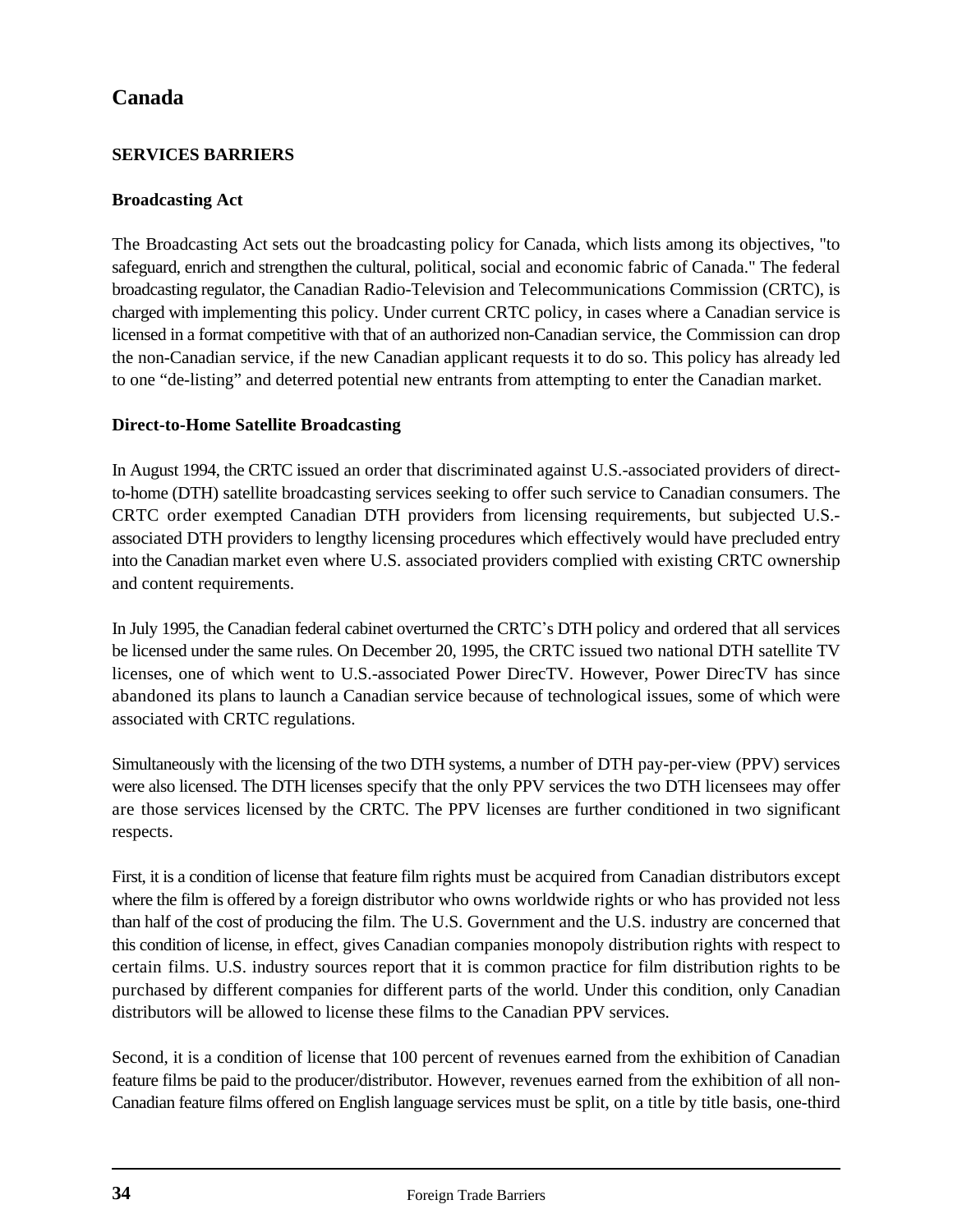to the DTH service, one-third to the programming undertaking, and one-third to the producer/distributor. U.S. industry sources report that the likely effect of this restriction will be to restrain competition.

The Canadian Motion Picture Distributors Association and a number of U.S.-based studios appealed the licensing conditions to the Federal Court of Appeal on January 26, 1996, and to the Canadian federal Cabinet on February 2, 1996. On March 19, 1996, the Cabinet rejected the appeal, apparently deciding it a matter best dealt with by the court, and on June 26, 1996, the Federal Court of Appeal also ruled against the appeal. A key finding of the court was that the CRTC's action was "directly related to broadcasting, a federal concern, and is not a veiled attempt to regulate film production or film distribution which are under provincial jurisdiction."

USTR will continue to closely monitor the effect of these policies on U.S. interests.

#### **Direct-to-Home Pay-Audio Services**

A U.S. Direct-to-Home (DTH) pay-audio service, Digital Music Express (DMX), was granted a license on two occasions by the CRTC over the past several years only to have the license overturned by the government for further examination of whether more Canadian content should be required. USTR persuaded Canada not to overturn the license as requested by Canadian interests for a third time, and as a result, DMX received a license to operate in Canada on October 11, 1996.

#### **Basic Telecommunications Services**

In the recently concluded WTO negotiations on basic telecommunications services, Canada made commitments on all basic telecom services, with phase-in of some commitments. For instance, market access to the Canada-non-U.S. international services market and to land submarine cables is not granted until October 1, 1998. Canada adopted the reference paper on regulatory commitments. Canada retained a 46.7 percent limit on foreign ownership, a requirement for "Canadian control" of basic telecom facilities, and a routing restriction to promote the use of Canadian facilities for domestic traffic. The routing restrictions are with regard to both domestic Canadian and international traffic, but the international traffic restrictions will be phased out across time.

#### **Border Broadcasting**

In 1976, Canada adopted a tax provision denying Canadian enterprises tax deductions for the cost of advertising in foreign print and broadcast media when the advertising is directed primarily at Canadians. The main targets of this legislation were advertisements placed on U.S. border television stations beaming programs into Canada, but the provision also applies to U.S. periodicals.

Government-to-government and industry-to-industry consultations have failed to provide a compromise solution to this problem. As a result of a 1980 Section 301 determination that the Canadian law both injured and discriminated against U.S. commerce, the United States enacted mirror legislation in the 1984 Trade Act against Canada's broadcast media. However, U.S. legislation was never enacted against Canada's print media.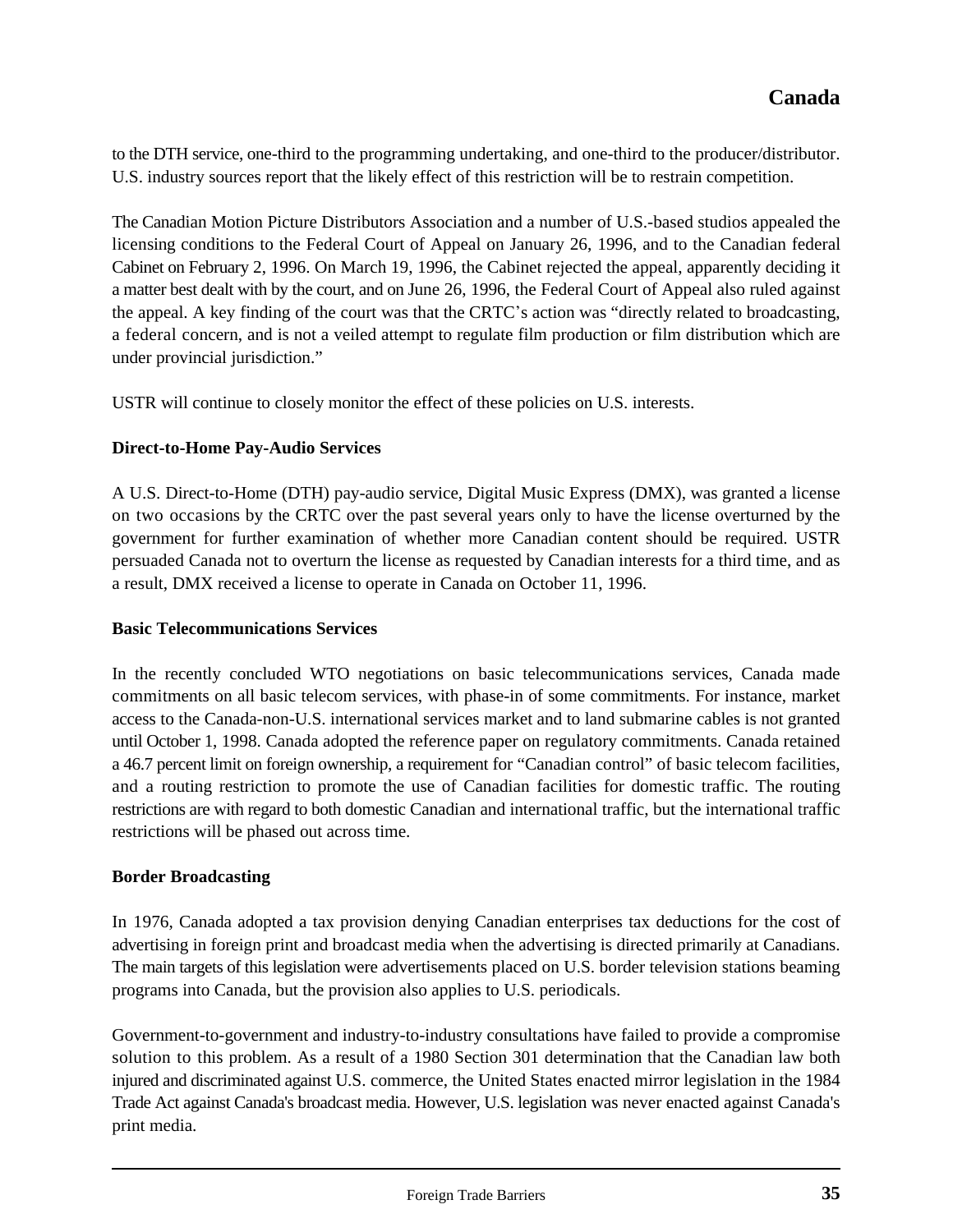# **Temporary Entry of Goods**

Under the temporary importation regulations, Revenue Canada allows the temporary entry, at free or reduced rates, of certain specialized equipment needed to perform short-term service contracts, if such equipment is not available from Canadian sources. Under the NAFTA, Canada has broadened the range of professional equipment allowed temporary duty-free entry, but it has not provided unrestricted access. Presently, in the context of a three-year comprehensive review by the Canadian Government launched in 1994 on ways to simplify the Canadian tariff system, it has been proposed that a single tariff item be introduced to replace a number of current provisions covering temporarily-imported goods. Essentially, the new item would provide conditional free entry, on a most-favored-nation basis, for temporarily-entered goods without regard for whether the goods are available from Canadian sources. Movement by the Canadian Government toward this tariff system revision is expected on January 1, 1998.

#### **Insurance and Banking**

U.S. insurance companies may enter Canada as branches, but some provinces bar foreign companies from buying provincially-chartered insurance companies. The "National Treatment Study" published by the U.S. Department of the Treasury on December 1, 1994, provides recent, detailed information on the treatment of U.S. banks and securities dealers in Canada. U.S. banks and securities firms have a clear right of establishment and a guarantee of national treatment. The principal barrier of which U.S. banks have complained is Canada's prohibition on the establishment of foreign bank branches; Canada is the only G-10 country that restricts foreign bank entry to separately organized and capitalized subsidiaries. Canada agreed under Article 1403 of the NAFTA to review this restriction when Canadian banks are allowed to expand through subsidiaries or direct branches "into substantially all of the United States." The United States and other OECD countries have been pressuring Canada to allow foreign bank branching as soon as possible, in conjunction with the 1997 renewal of Canada's banking legislation. In February 1997, Canada announced that it would introduce legislation by the end of 1997 which would allow foreign banks to branch directly into Canada.

# **INVESTMENT BARRIERS**

# **General Entry Restrictions**

Under the Investment Canada Act and Canadian policies in the energy, publishing, telecommunications, transportation, film, music, broadcasting, and cable television sectors, Canada maintains laws and policies which inhibit new or expanded foreign investment.

#### **Investment Canada Act**

The Investment Canada Act requires the federal government to review proposed acquisitions by U.S. and other foreign investors to ensure "net benefit to Canada." Foreign investments in new businesses, direct acquisitions worth less than C\$5 million, and indirect acquisitions worth less than C\$50 million do not require prior government approval. Under the CFTA, Canada raised the threshold level for review of direct acquisitions by U.S. investors to C\$150 million. Under NAFTA, this threshold (currently at C\$160 million)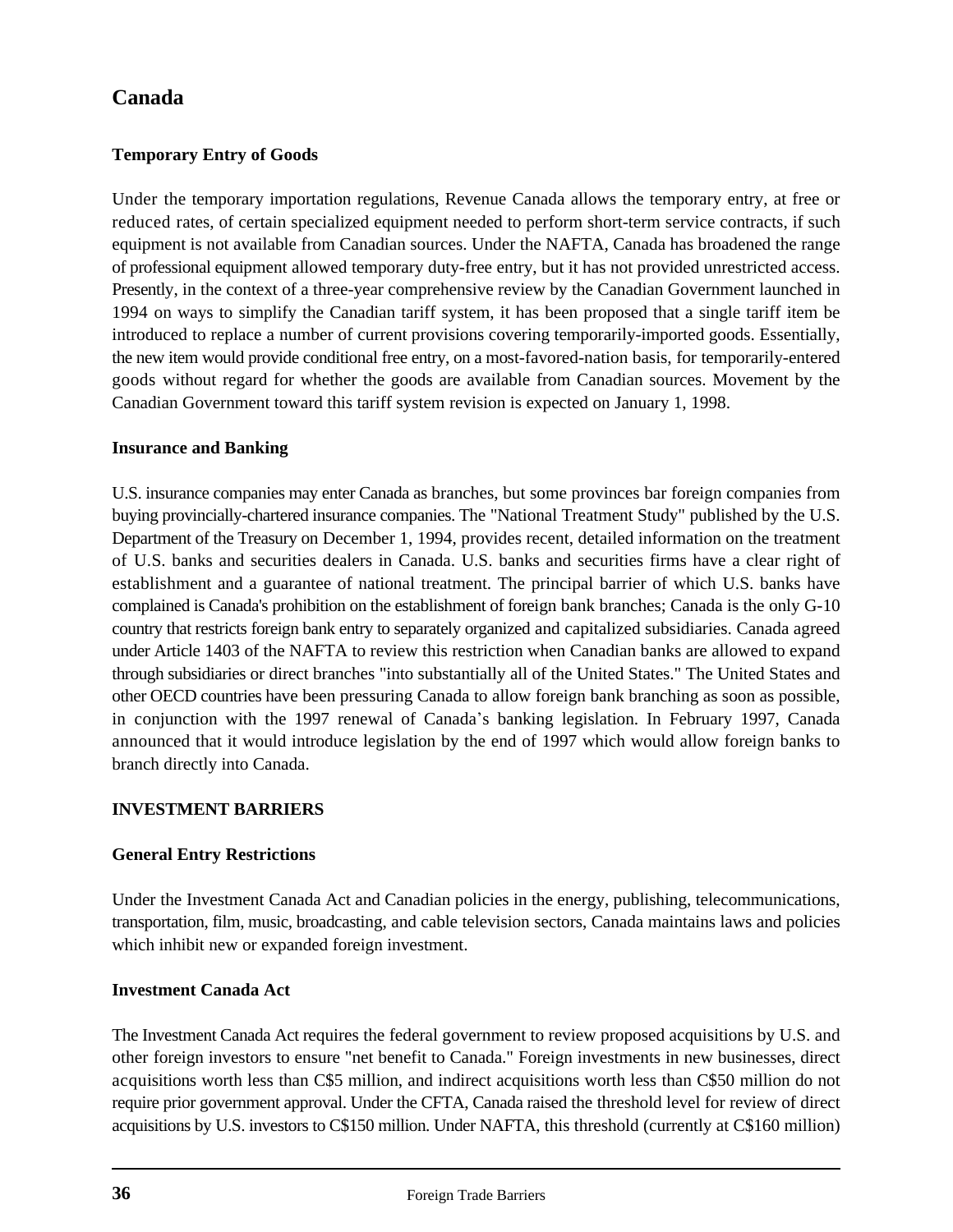will continue to be increased in line with the growth of nominal GDP. Screening of indirect acquisitions by U.S. investors has been eliminated. However, these exemptions do not apply to foreign investments in "culturally sensitive sectors" such as publishing, film, video, music, broadcasting, and telecommunications. Any foreign investment in these sectors is potentially subject to review.

#### **Publishing Policy**

Prior to 1992, when ownership of a firm engaged in the publication, sale, or distribution of books, magazines, periodicals, or newspapers in Canada passed to foreign investors as a result of mergers and acquisitions of parent firms outside of Canada ("indirect acquisition"), Canada required divestiture of control to Canadian investors.

Since January 1992, Canadian book publishing and distribution firms that fall into foreign hands through indirect acquisition need not be divested to Canadian control, but the foreign investor must negotiate specific commitments to promote Canadian publishing. Foreign investors may directly acquire Canadian book firms under limited circumstances. Also, since 1993, Canada treats the publication of any new magazine title by foreign-owned firms as a new investment subject to review. Under current policy guidelines, approval for a new magazine title would not be granted. The United States is monitoring the effect of these new policies on U.S. interests.

#### **Film Industry Investment**

Canadian policies prohibit foreign takeovers of Canadian-owned film distribution firms. They allow investment to establish new distribution firms for proprietary products only. Indirect or direct takeovers of foreign distribution firms operating in Canada are only allowed if the investor undertakes to reinvest a portion of its Canadian earnings in a manner specified by the Canadian Government.

#### **Performance Requirements**

Reviews of prospective foreign investments involve an examination of the investor's business plan by Investment Canada. Approval of the investment creates a legal obligation on the part of the investor to fulfill the business plan, which may include commitments in areas such as research and development or the promotion of Canadian authors. The United States successfully concluded a GATT case requiring Canada to stop extracting commitments from foreign investors to favor Canadian suppliers. The CFTA made major progress toward ending the imposition of performance requirements on U.S. investors, and on third country investors when U.S. trade interests would be affected. The United States will continue to pursue the elimination of investment restrictions, including performance requirements, both bilaterally and multilaterally.